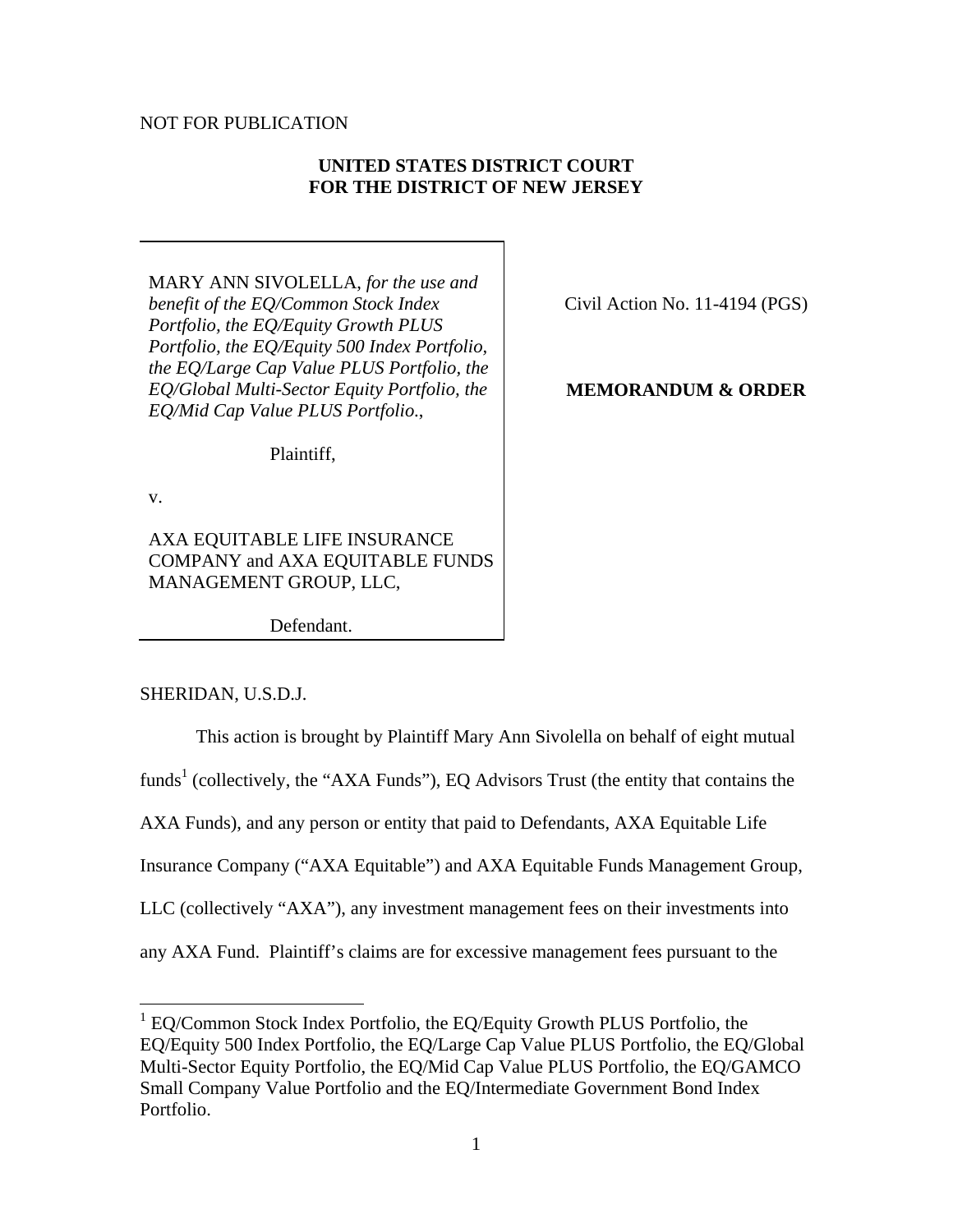Investment Company Act of 1940 ("ICA") § 36(b), and unjust enrichment. Defendants move to dismiss. For the following reasons, Defendant's motion is denied in part and granted in part.

### **I. FACTUAL BACKGROUND**

#### A**. The Excessive Fees Allegation**

The Amended Complaint ("AC") alleges the following. AXA serves as the investment adviser to the AXA Funds, each of which is advised by a sub-adviser. AC ¶¶ 82-83. AXA has entered into contracts with the sub-advisers pursuant to which the latter, with minor exceptions, perform all of the investment management services for the AXA Funds. AC ¶ 84. AXA's role is generally limited to providing supervisory input. AXA charges the AXA Funds an investment management fee, which is deducted from the fund balance and thus reduces the value of Plaintiff's investment. AC ¶ 6, 77-85. AXA remits a portion of the investment management fees that it collects to each funds' respective sub-adviser. AC  $\P$  84-85. Despite the alleged disparity between the services performed by AXA and the services performed by the sub-advisers, AXA retains most of the fees. *See e.g.*, AC ¶¶ 85-86, 150.

#### **B. Plaintiff's Variable Annuity Contract**

Plaintiff purchased a certificate under a group variable annuity contract issued by AXA Equitable. *See* AC ¶ 49. A variable annuity is "a contract between an investor and an insurance company," pursuant to which the insurance company "promises to make periodic payments to the contract owner or beneficiary, starting immediately or at some future time." *See* Joint SEC/NASD Report on Examination Findings Regarding Broker-Dealer Sales of Variable Insurance Products, at 5 (June 2004), *available at*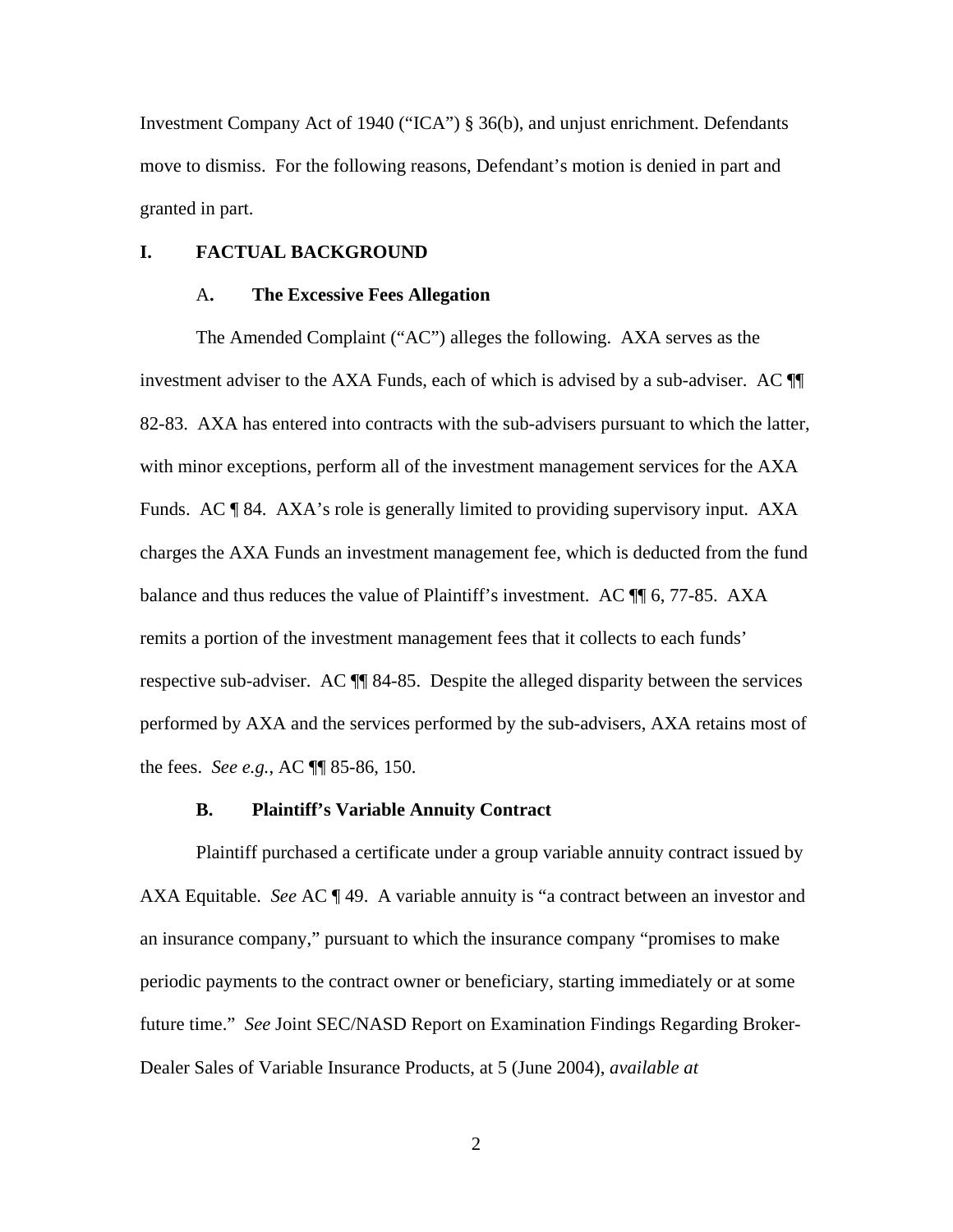http://www.sec.gov ("SEC/NASD Report"). The insurance company typically places premiums paid by a variable annuity investor in a segregated account (referred to as a "separate account") owned by the insurance company. *See id.* The separate account then invests in the securities markets or in underlying mutual funds. *Id.* Under the terms of the variable annuity contract, the value of the benefits under the contract will generally reflect the performance of the investments in the separate account. *See* SEC/NASD Report at 5.

Here, Plaintiff enrolled in the EQUI-VEST Deferred Variable Annuity Program (the "EQUI-VEST Program"), a variable annuity program offered by her employer, Newark School System. *See* Ex. A<sup>2</sup> (Plaintiff's Certificate, dated March 26, 1999 (together with the applicable policy, the "Certificate"); Ex. B (EQUI-VEST Annuity Enrollment Application, dated March 22, 1999 ("Enrollment Form")).<sup>3</sup> Plaintiff's employer offered the program to its employees in connection with a group annuity contract that it had entered into with AXA Equitable. In connection with her participation in the EQUI-VEST Program, Plaintiff received a "Certificate" that set forth in substance the benefits to which she was entitled. The Certificate provides that in exchange for Plaintiff's contributions to the EQUI-VEST Program, Plaintiff was entitled to receive a "variable annuity benefit." Certificate at 12-15.

 $\overline{a}$ 

<sup>&</sup>lt;sup>2</sup> Citations in the form of "Ex.  $\frac{1}{2}$ " are to the exhibits annexed to the Declaration of Jonathan M. Korn in Support of Defendants' Motion to Dismiss the Amended Complaint. <sup>3</sup> These documents, which memorialize Plaintiff's variable annuity benefit with AXA Equitable, are considered on this motion to dismiss because they are essential to Plaintiff's claims. *See e.g.*, *Green v. Potter*, 687 F. Supp. 2d 502, 509 n.5 (D.N.J. 2009). A document is essential if it creates the rights or duties that are the basis for the Complaint. *Pension Benefit Guar. Corp. v. White Consol. Indus.*, 998 F.2d 1192, 1196 (3d Cir. 1993).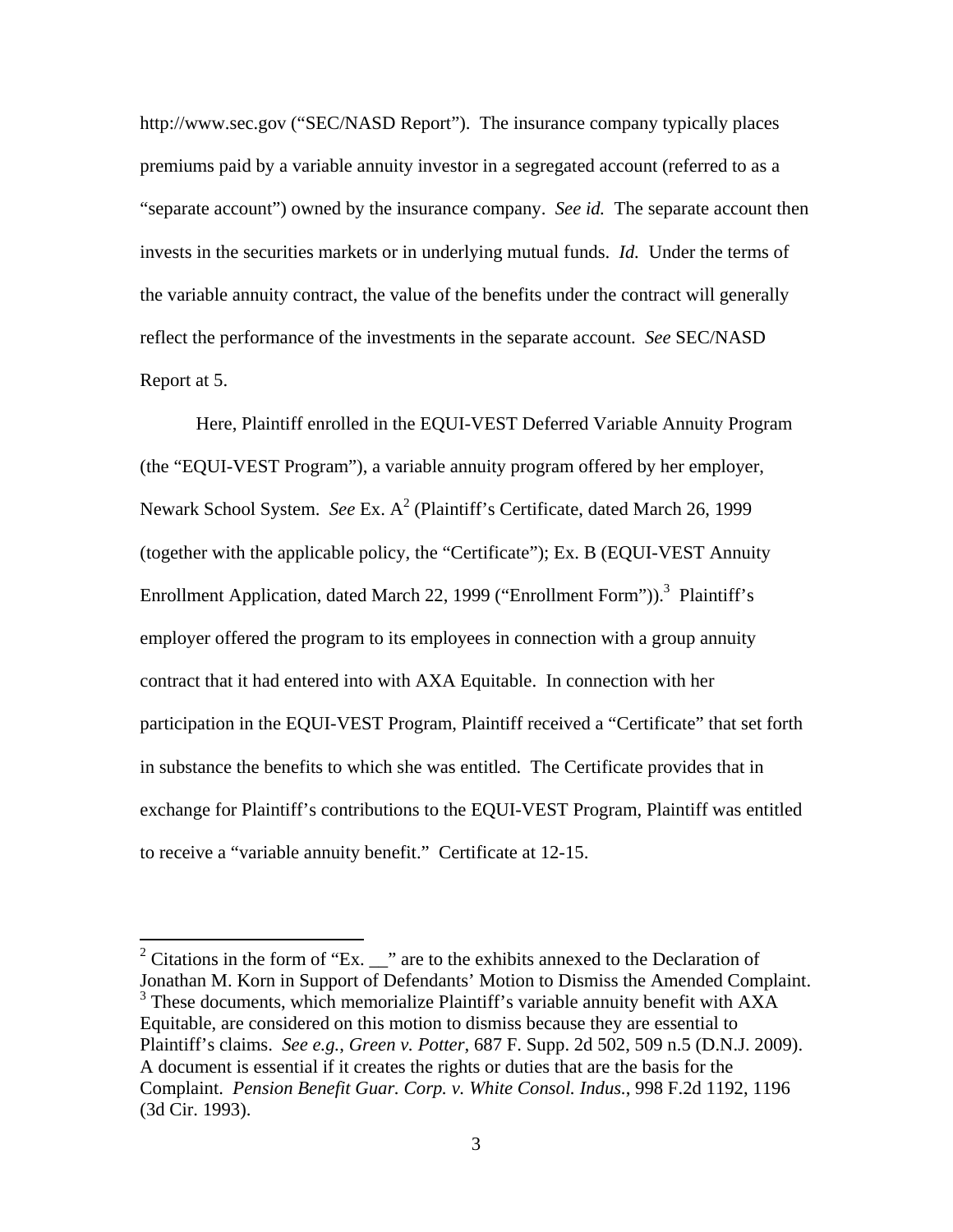Consistent with the typical structure of a variable annuity, AXA Equitable placed Plaintiff's contributions to the EQUI-VEST Program, along with contributions from other investors, in an account called "Separate Account A." *See* AC ¶¶ 8, 31, 33, 218, 277; Certificate at 5. Separate Account A, which is registered as a "unit investment trust" under the ICA, is used by AXA Equitable to maintain the structure required under the federal tax law to ensure treatment of variable contracts as "annuities" for tax purposes. Ex. C (Prospectus for EQUI-VEST Employer-Sponsored Retirement Plans, dated May 1, 2011 ("EQUI-VEST Product Prospectus"), at 65). The EQUI-VEST Product Prospectus states: "We [AXA Equitable] are the legal owner of all of the assets in Separate Account A and may withdraw any amounts that exceed our reserves and other liabilities with respect to variable investment options under our contracts."

As a participant in the EQUI-VEST Program, Plaintiff is permitted to allocate the contributions to her variable annuity certificate among a number of investment options, including the AXA Funds. EQUI-VEST Product Prospectus at 1; *see* AC ¶¶ 31-33. These investment options are "portfolios," the majority of which are offered through certain trusts created by AXA Equitable, including the EQ Trust. See AC ¶¶ 3-4; Ex. D (Form N-1A, EQ Trust Prospectus, dated May 1, 2011 ("Trust Prospectus"), at 1). The EQ Trust is a registered investment company under the ICA (also known as a mutual fund) and issues shares of beneficial interests that are divided among its various portfolios. *See* AC ¶¶ 3-4; Trust Prospectus at 176. The eight AXA Funds at issue in this case are offered through the EQ Trust and are among the portfolios that are available to Plaintiff as investment options in the EQUI-VEST Program. *See* AC ¶¶ 3-4; EQUI-VEST Product Prospectus at 1; Trust Prospectus at 1.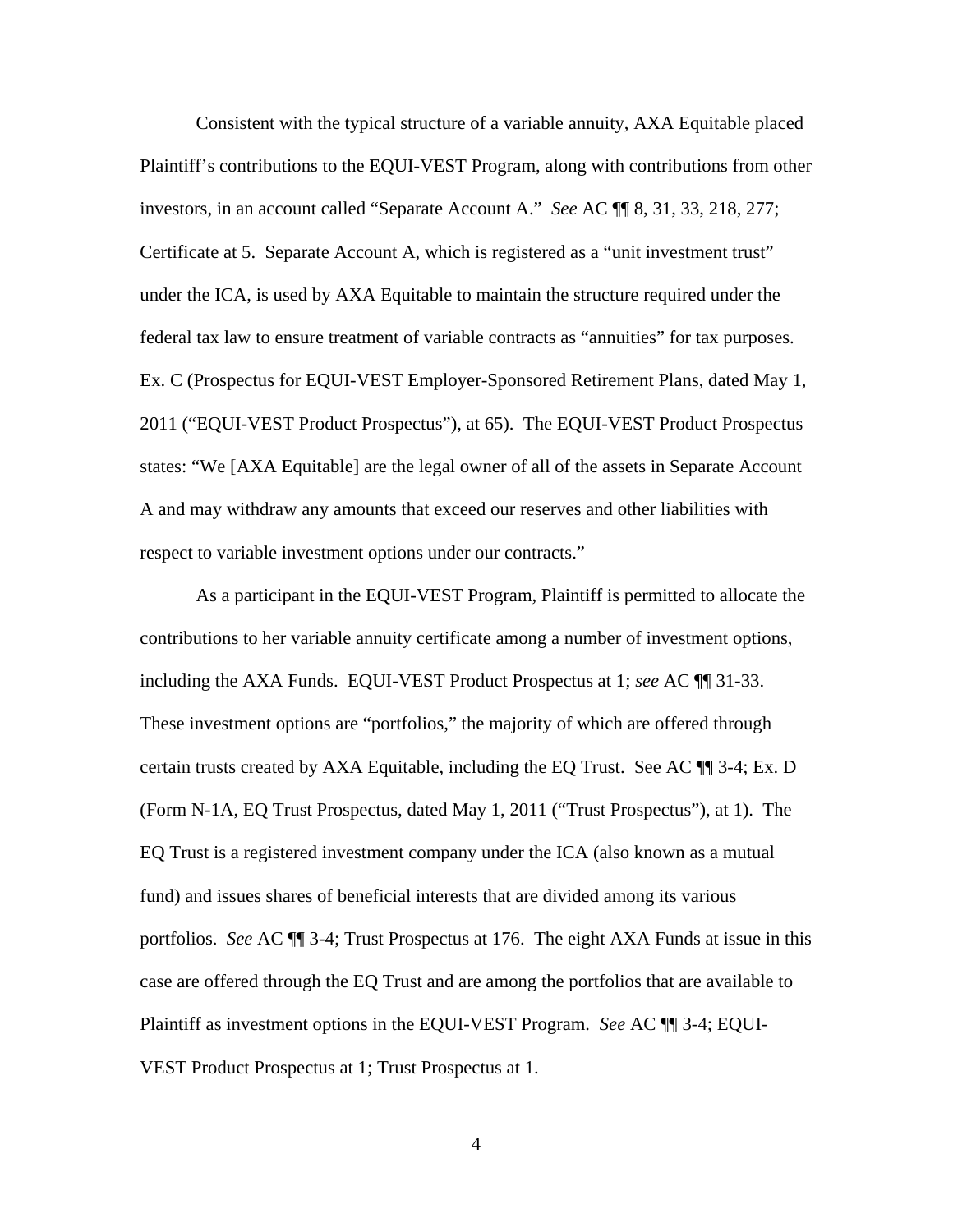The EQ Trust's Prospectus explains that "shares are currently sold only to insurance company separate accounts" and are "not sold directly to the general public." Trust's Prospectus at 30, 36, 40, 49-50, 54, 86, 102, 144. AXA Equitable caused Separate Account A to purchase shares of the EQ Trust corresponding to the Funds that Plaintiff selected as investment options. AC ¶ 33. Plaintiff was credited with "units" of Separate Account A that corresponded to her selected investments, including the AXA Funds. AC ¶ 8; EQUI-VEST Product Prospectus at 30 ("Each variable investment option invests in shares of a corresponding portfolio" and the "value in each variable investment option is measured by 'units.'"). The overall value of Plaintiff's units of Separate Account A fluctuated according to the value of the underlying securities. AC  $\llbracket$  8. However, the value of Plaintiff's units did not correspond directly to the Funds' investment performance. The value of Plaintiff's units of Separate Account A is reduced by certain "product level" fees that AXA Equitable charges, including, for example, charges for mortality and expense risks associated with the annuity. EQUI-VEST Product Prospectus at 30.

### **C. Procedural History**

 On July 21, 2011, Plaintiff filed a complaint against Defendants alleging that AXA charges excessive management fees to the Funds in violation of Section 36(b) of the ICA. In response, Defendants filed a motion to dismiss the complaint for lack of statutory standing. On November 4, 2011, Plaintiff filed the Amended Complaint, in which Plaintiff re-asserts her claim for excessive fees and asserts two new claims: (1) a claim under Sections 26(f) and 47(b) of the Investment Company Act, which alleges that because AXA allegedly charges excessive management fees, the fees charged under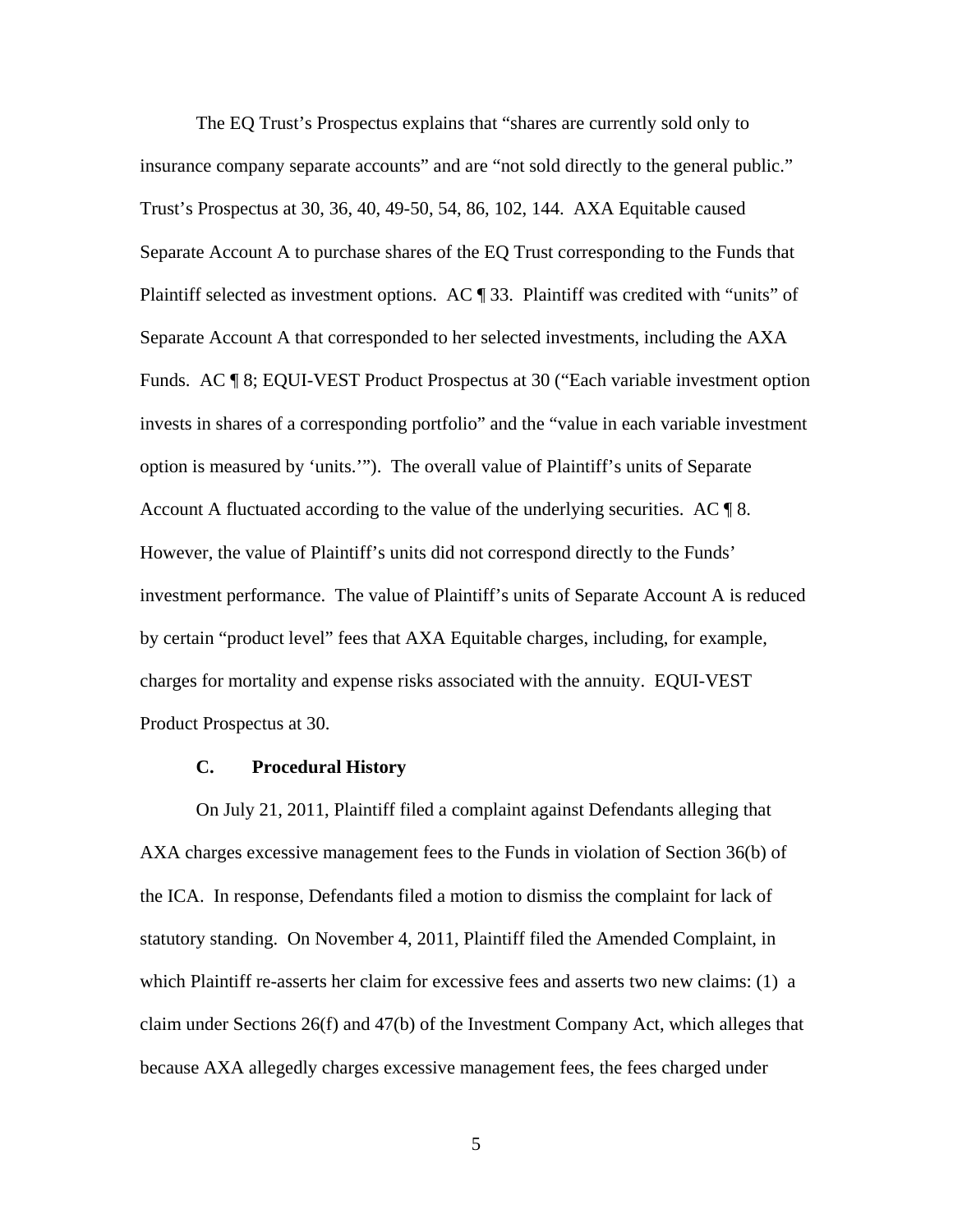Plaintiff's variable annuity contract are, in the aggregate, unreasonable, AC  $\P$  31-43, 272-79; and (2) a claim for unjust enrichment, AC  $\P$  $\P$  44-48, 280-86. By letter dated May 16, 2012, Plaintiff's counsel voluntarily dismissed Count III of the Amended Complaint, the 26(f) and 47(b) claim, in light of the Third Circuit Court of Appeals decision, *Santomenno ex rel. John Hancock Trust v. John Hancock Life Ins. Co. (U.S.A.)*, 677 F.3d 178 (3d Cir. 2012), which affirmed the dismissal of a claim under the ICA where plaintiffs contended, as in this matter, that a private right of action existed under ICA § 47(b) for a violation of ICA  $\S$  26(f). Counts I and II, the excessive fees claims, and Count IV, the unjust enrichment claim, remain.

#### **II. DISCUSSION**

#### **A. Standard of Review**

 On a motion to dismiss for failure to state a claim pursuant to Fed. R. Civ. P. 12(b)(6), the Court is required to accept as true all allegations in the Complaint and all reasonable inferences that can be drawn there from, and to view them in the light most favorable to the non-moving party. *See, e.g.*, *Ashcroft v. Iqbal*, 129 S. Ct. 1937, 1949-50 (2009); *Bell Atl. Corp. v. Twombly*, 550 U.S. 544, 555 (2007); *Oshiver v. Levin, Fishbein, Sedran & Berman,* 38 F.3d 1380, 1384 (3d Cir. 1994). A complaint should be dismissed only if the alleged facts, taken as true, fail to state a claim. *Iqbal*, 129 S. Ct. at 1950. The question is whether the claimant can prove any set of facts consistent with his or her allegations that will entitle him or her to relief, not whether that person will ultimately prevail. *Semerenko v. Cendant Corp*., 223 F.3d 165, 173 (3d Cir. 2000), *cert. denied, Forbes v. Semerenko*, 531 U.S. 1149, 121 S.Ct. 1091 (2001). While a court will accept well-pled allegations as true for the purposes of the motion, it will not accept bald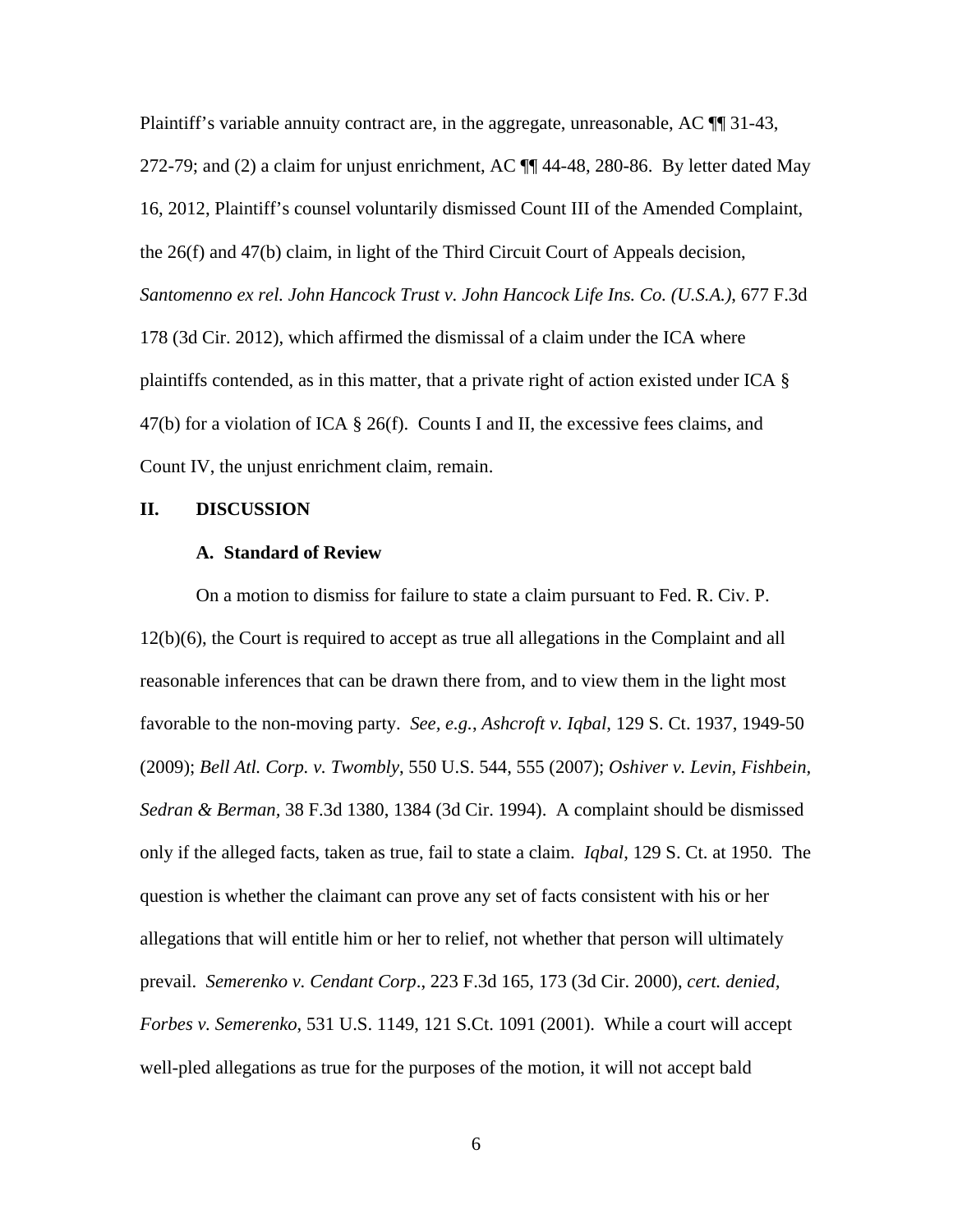assertions, unsupported conclusions, unwarranted inferences, or sweeping legal conclusions cast in the form of factual allegations. *Iqbal*, 129 S. Ct. at 1949; *Morse v. Lower Merion School District*, 132 F.3d 902, 906 (3d Cir.1997). "The pleader is required to 'set forth sufficient information to outline the elements of his claim or to permit inferences to be drawn that these elements exist.'" *Kost v. Kozakewicz*, 1 F.3d 176, 183 (3d Cir.1993) (quoting 5A Wright & Miller, Fed. Practice & Procedure: Civil 2d § 1357 at 340). The Supreme Court has recently held that "[w]hile a complaint attacked by a Rule  $12(b)(6)$  motion to dismiss does not need detailed factual allegations, a plaintiff's obligation to provide the 'grounds' of his 'entitle[ment] to relief' requires more than labels and conclusions, and a formulaic recitation of the elements of a cause of action will not do, . . . . Factual allegations must be enough to raise a right to relief above the speculative level, . . . on the assumption that all the allegations in the complaint are true (even if doubtful in fact), . . . ." *Twombly*, 550 U.S. at 555 (internal citations and quotations omitted); *see also Iqbal*, 129 S. Ct. at 1949-50.

#### **B. Statutory Standing to Assert the Excessive Fees Claims**

AXA does not contest the truth of Plaintiff's allegations that Section 36(b) was violated, nor does it dispute that it was unjustly enriched. Rather, AXA claims that Plaintiff cannot pursue her claims because she is not a "security holder" under the ICA, and therefore does not have statutory standing. For a federal court to have subject-matter jurisdiction over an action, the plaintiff must have standing to bring the action in the first instance. As a general matter, "the question of standing is whether the litigant is entitled to have the court decide the merits of the dispute or of particular issues." *Warth v. Seldin*, 422 U.S. 490, 498, 95 S. Ct. 2197, 45 L. Ed. 2d 343 (1975). The question at issue here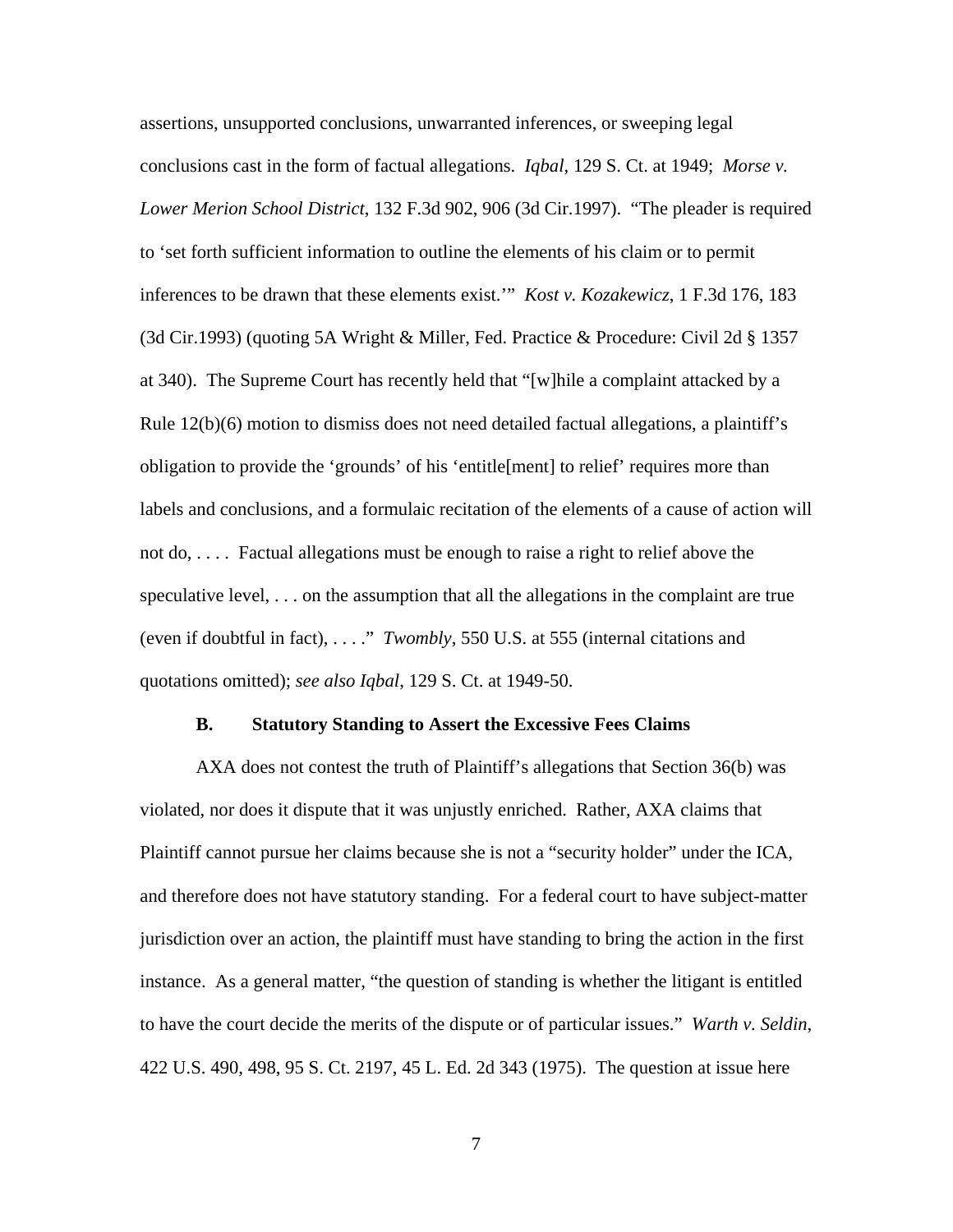involves statutory standing. "Statutory standing is simply statutory interpretation: the question it asks is whether Congress has accorded *this* injured plaintiff the right to sue the defendant to redress his injury." *Graden v. Conexant Systems Inc.*, 496 F.3d 291, 295 (3d Cir. 2007) (emphasis in original). A plaintiff's statutory standing is a threshold question that implicates the Court's subject matter jurisdiction to hear this action. *See United States v. \$487,825.00 in U.S. Currency*, 484 F.3d 662, 664 (3d Cir. 2007). Plaintiff, as the party invoking the jurisdiction of this Court, bears the burden of establishing that she has standing. *Common Cause of Penn. v. Commonwealth of Penn.*, 558 F.3d 249, 257 (3d Cir. 2009).

Section 36(b) of the ICA provides that investment advisers have a "fiduciary duty with respect to the receipt of compensation for services" that they provide to mutual funds. 15 U.S.C. § 80a-35(b). However, Section 36(b) limits those who may pursue a claim, stating that an action may be brought only "by the [SEC], or by a security holder on behalf of" a mutual fund that is allegedly charged excessive fees. *Id.* The term "security holder" is not defined in the ICA. In the Amended Complaint, Plaintiff asserts that she is a "security holder" of the Funds (or in the alternative, the EQ Trust). AC  $\P$  6, 7. Defendants argue, however, that the Complaint contains few, if any, facts to support Plaintiff's allegation.

The Defendants' basic position is that the term "security holder," as used in Section 36(b), refers to the legal or record owner of a security. Plaintiff's position is that the term refers to the equitable or beneficial owner of a security. In support of Defendants' position, they primarily point to the statutory text. However, here the statutory text is ambiguous, as the term "security holder" is undefined.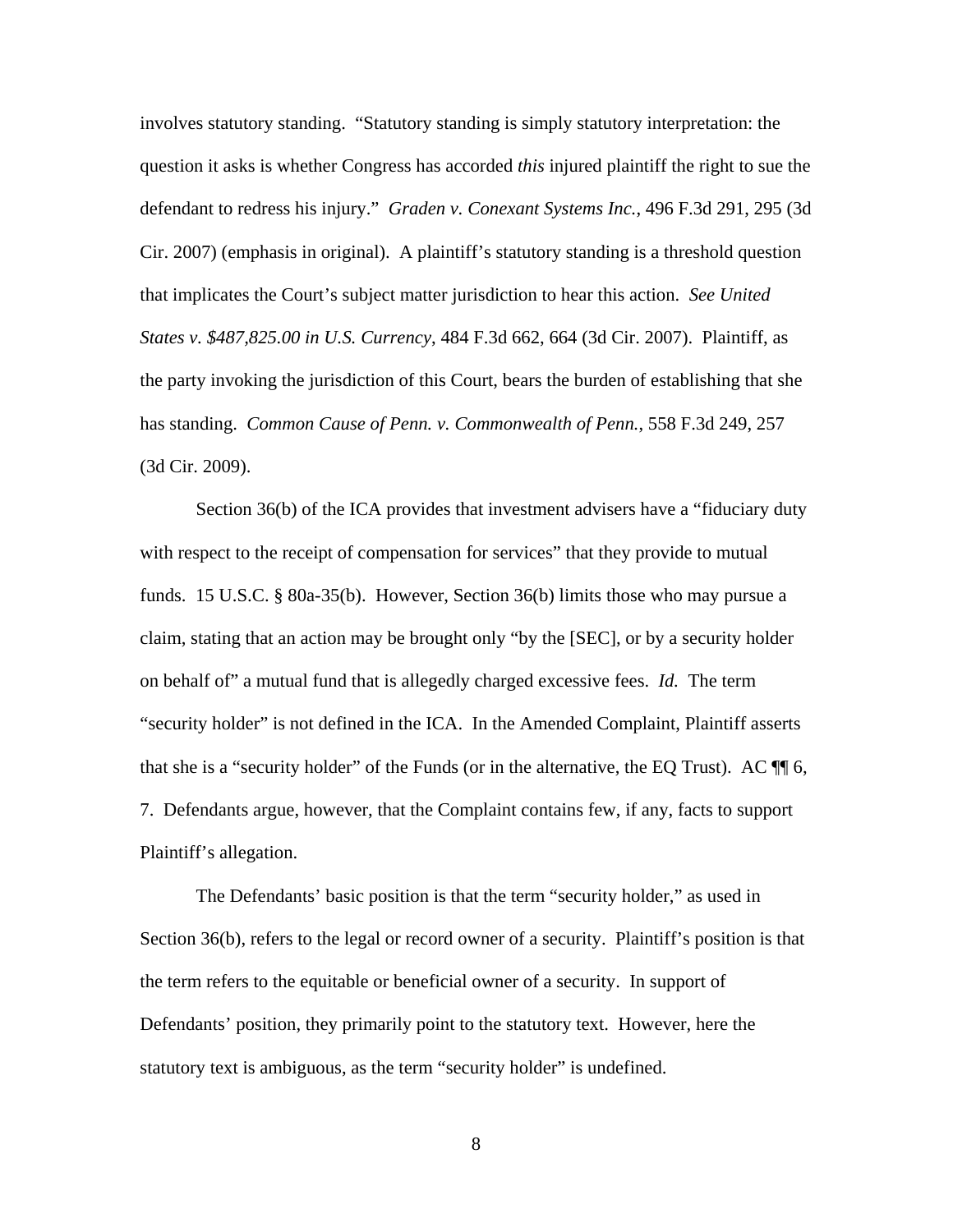The purpose that underlies the ICA, and particularly Section 36(b) is to "create[] protections for mutual fund shareholders." *Jones v. Harris Assocs. L.P.*, 130 S.Ct. 1418, 1422 (2010). The ICA "must be broadly construed in order to insure the investing public a full measure of protection." *Prudential Ins. Co. of Am. v. S.E.C.*, 326 F.2d 383, 386 (3d Cir. 1964). Congress intentionally drafted the statutory definition in general terms in order to control situations regardless of the legal form or structure of the investment. *Id.* at 287-88. In analyzing the nearly identical definition of "security holder" under the Securities Exchange Act, the United States Supreme Court, in light of the broad definition of the term "security," said, "we are not bound by legal formalisms, but instead take account of the economics of the transaction under investigation." *Reves v. Ernst & Young*, 494 U.S. 56, 60-61 (1990). The Court added:

> The Court will consider instruments to be 'securities' on the basis of such public expectations, even where an economic analysis of the circumstances of the particular transaction might suggest that the instruments are not 'securities.'

*Id.* at 66. Given the above, it seems to make little sense to broadly construe the word "security," and limit the reach of "holders" to entities that lack any economic interest or stake in the transaction. Here, it would make no sense to limit standing to enforce ICA § 36(b) to AXA or any other entity that did not pay the allegedly excessive compensation. Neither Separate Account A nor the EQ Trust – the two entities AXA suggests are the "security holders" – has any economic stake in the transactions.

On the other hand, Plaintiff and similarly situated investors are responsible for and paid all of the challenged fees. Plaintiff and other investors bear the full risk of poor investment performance. Plaintiff and other investors have the right to instruct AXA how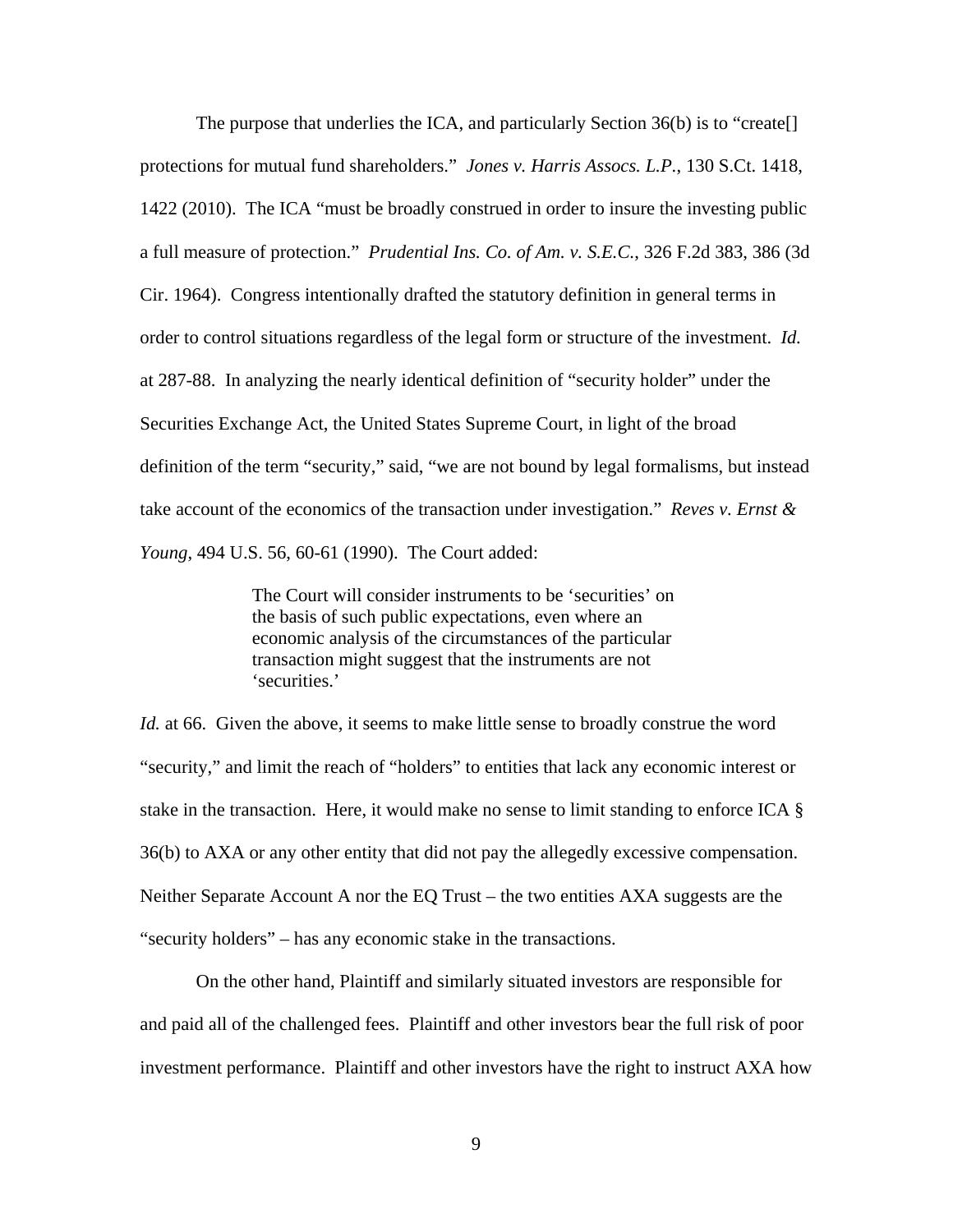to vote their shares. $4$  Assets held in a separate account are immune from claims of AXA's creditors, while being vulnerable to claims of the investors' creditors. And when Plaintiff decides to withdraw her investment in the AXA Funds, she, not AXA, pays the taxes on that investment. Given that, Plaintiff has all of the economic stake in these transactions.

Defendants cite *Curran v. Principal Mgmt. Corp.*, No, 00433, 2011 WL 223872 (S.D. Iowa Jan. 24, 2011), as the "most analogous" case to the matter before this Court. In *Curran*, the Court held that, for the purposes of Section 36(b), an investor in a "fund of funds" is not a "security holder" in the mutual funds invested in by the fund of funds. *Curran* is distinguishable for a number of reasons, most notably, that in *Curran*, plaintiffs did not have standing with respect to the underlying funds because they "d[id] not enjoy any of the incidents of ownership or possession of any security in the Underlying Funds because they d[id] not have the privilege of voting, they d[id] not receive dividends and they d[id] not receive liquidations with regard to the Underlying Funds." *Id.* at \*4 (internal quotation marks omitted). As previously stated, here, Plaintiff has the right to instruct AXA how to vote, dividends enhance the value of her investments, and when she withdraws her investment in the AXA Funds, she will receive those proceeds, as well as any dividends.

 $\overline{a}$ 

<sup>&</sup>lt;sup>4</sup> The EQUI-VEST Product Prospectus says that when a shareholder vote is required on certain matters affecting the Funds, AXA Equitable votes the shares. At 65-67. However, Plaintiff points out that AXA's SEC filings say that variable annuity contract owners will have the opportunity to instruct AXA how to vote the number of shares attributable to their contracts. Plaintiffs' allegations are accepted as true on this motion to dismiss.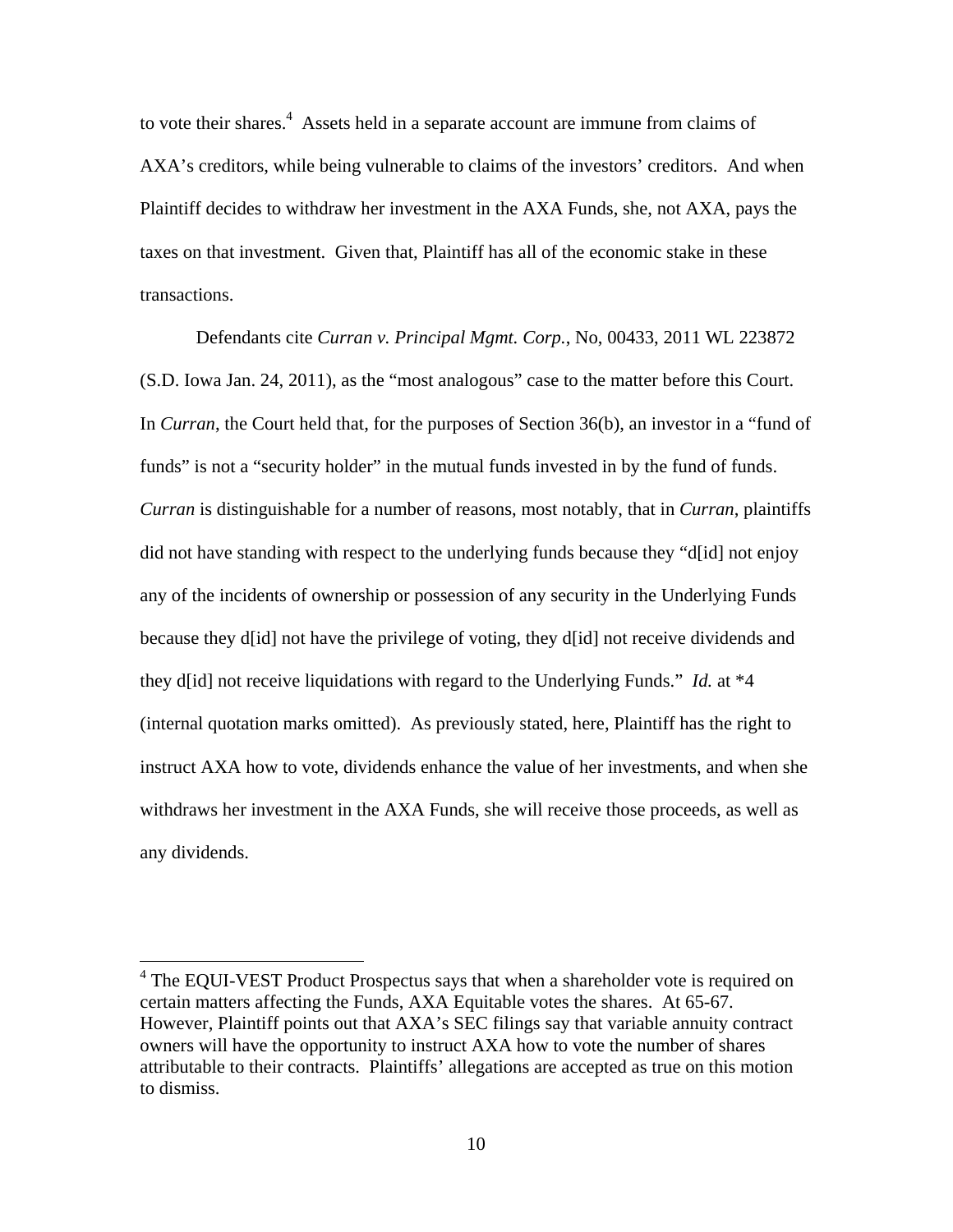For the reasons stated above, Defendants' motion to dismiss the excessive fees claims is denied.

### **C. Unjust Enrichment**

Plaintiff asserts an unjust enrichment claim under the federal common law. Plaintiff's claim is premised on the fact that, while the sub-advisers to the AXA Funds performed most of the investment management services for these funds, AXA's investment management fees, which were paid by Plaintiff, greatly exceeded the subadvisers' fees and were excessive. However, Plaintiff has not shown that this Court should allow its claim to proceed. The Third Circuit has held that federal common law causes of action are warranted when they are "necessary to fill in interstitially or otherwise effectuate the statutory pattern enacted in the large by Congress." *Jordan v. Federal Express Corp.*, 116 F.3d 1005, 1017-1018 (3d Cir. 1997) (quoting *Plucinski v. I.A.M. Nat'l Pension Fund*, 875 F.2d 1052, 1056 (3d Cir. 1989)). Furthermore, the Court has held that district courts "should not easily fashion" additional claims "under the guise of federal common law." *Id.* (quoting *Curcio v. John Hancock Mut. Life Ins. Co.*, 33 F.3d 226, 239 (3d Cir. 1994)). Because Plaintiff brings a claim under ICA § 36(b), the federal common law "unjust enrichment" claim is dismissed, as it is not needed to fill in interstices of the ICA.